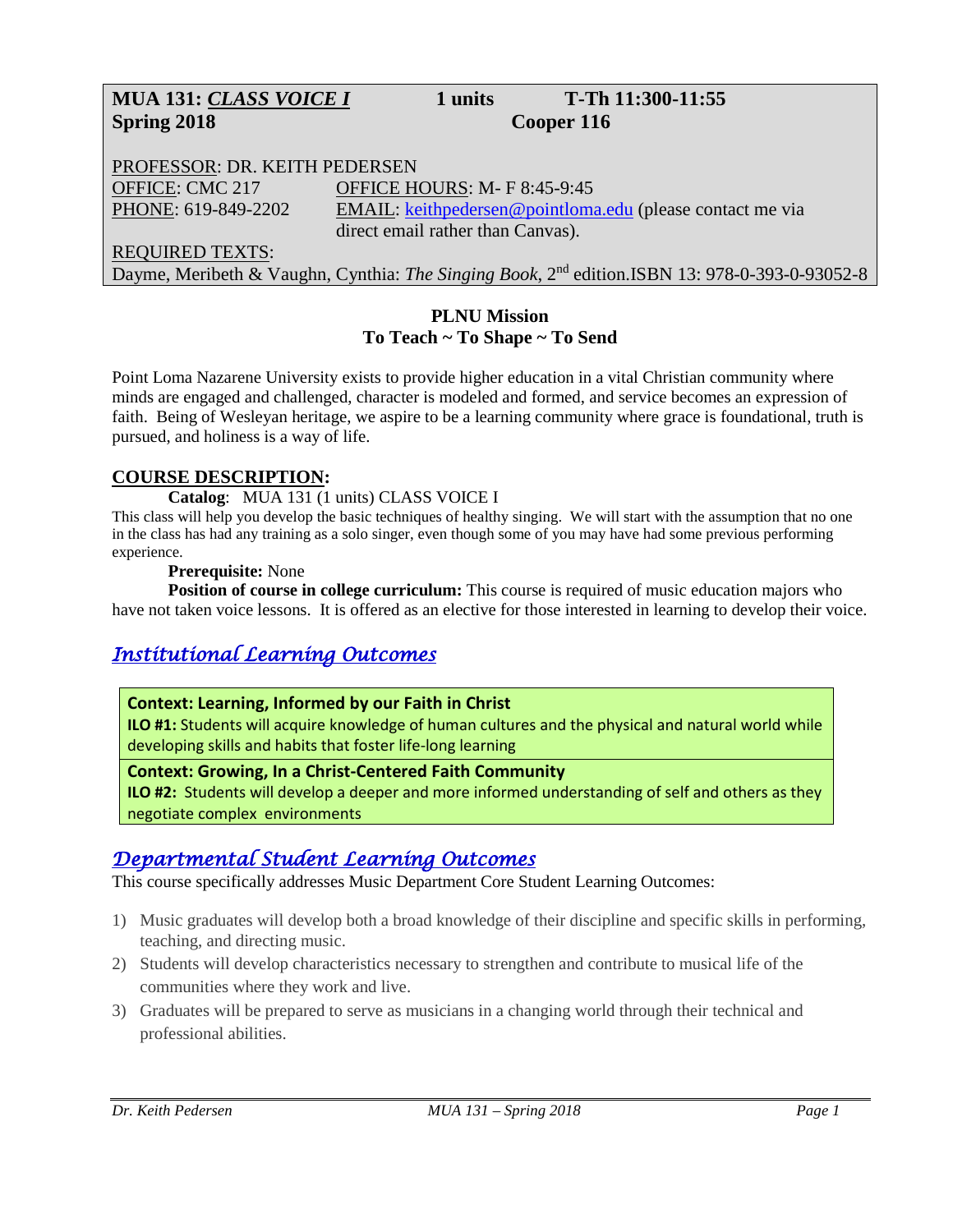### **COURSE OBJECTIVES (Course Learning Outcomes):**

- Students will learn, practice and develop basic techniques important to improving singing tone and ability.
- Students will articulate suggestions for solving/improving basic vocal issues both in class and in concert reports
- Students will apply discussed vocal techniques in the performance of songs in class and for exams.

### **METHODS USED IN THE COURSE**:

The basic techniques we will explore are the physical skills that are basic to beautiful, healthy singing in a variety of styles. To help you incorporate these skills into your singing, we will first discuss and demonstrate important concepts and then we will put those concepts into practice. The basic techniques we will study are:

- 1. Posture and physical energy
- 2. Inhalation and breath energy
- 3. Vocal space (release of jaw, mouth and throat)
- 4. Vowel and consonant production
- 5. Range extension
- 6. Tone development

To internalize these skills, we will practice together each period, using physical and vocal exercises as well as assigned songs. In addition, you will practice individually each song in preparation for graded performances. There will be ample class practice before you ever sing for a grade. There will be two graded performances during the semester plus the final exam performance. Music for graded performances must be memorized.

We will work on songs representing a variety of musical styles, including folk songs, songs in the "classical" style, and musical theatre. Since the primary goal of this class is the establishment of good singing techniques, there will be little time to work on style or interpretation. The technical skills that we discuss, however, are applicable to most styles of music. Please have a recording device in each class so you can record assignments and your singing.

Each class period will begin with physical and vocal exercises. This time is very important since it is through these exercises that you will develop your singing skills. Please be on time. Each of you will receive individualized instruction during class time, but I will be available for some consultation outside class time if you feel there are individual vocal problems that you need more help to solve.

### **COURSE EVALUATION:**

Your work will not be graded on a curve. A traditional US scale will be used  $(+)$  and  $-$  grades are divided at 7 and 3 points).

- 
- 
- 
- **C** indicates acceptable work: 70+pts.

To earn an **A** for the semester, you will need:

- 1. an A average on your graded performances
- 2. no more than 2 class hours absent from class, for any reason
- 3. to be prepared with your music learned on assigned dates
- 4. to perform when called upon, for practice as well as graded performances
- 5. an A average on any written assignments, tests, or quizzes
- 6. reports on at least 2 voice concert/recitals

To earn a **B** for the semester, you will need:

- **A** indicates exceptional work: 90+pts. **D** indicates minimally passing work: 60+pts.
- **B** indicates superior work: 80+pts. **F** indicates unsatisfactory work : 60>pts.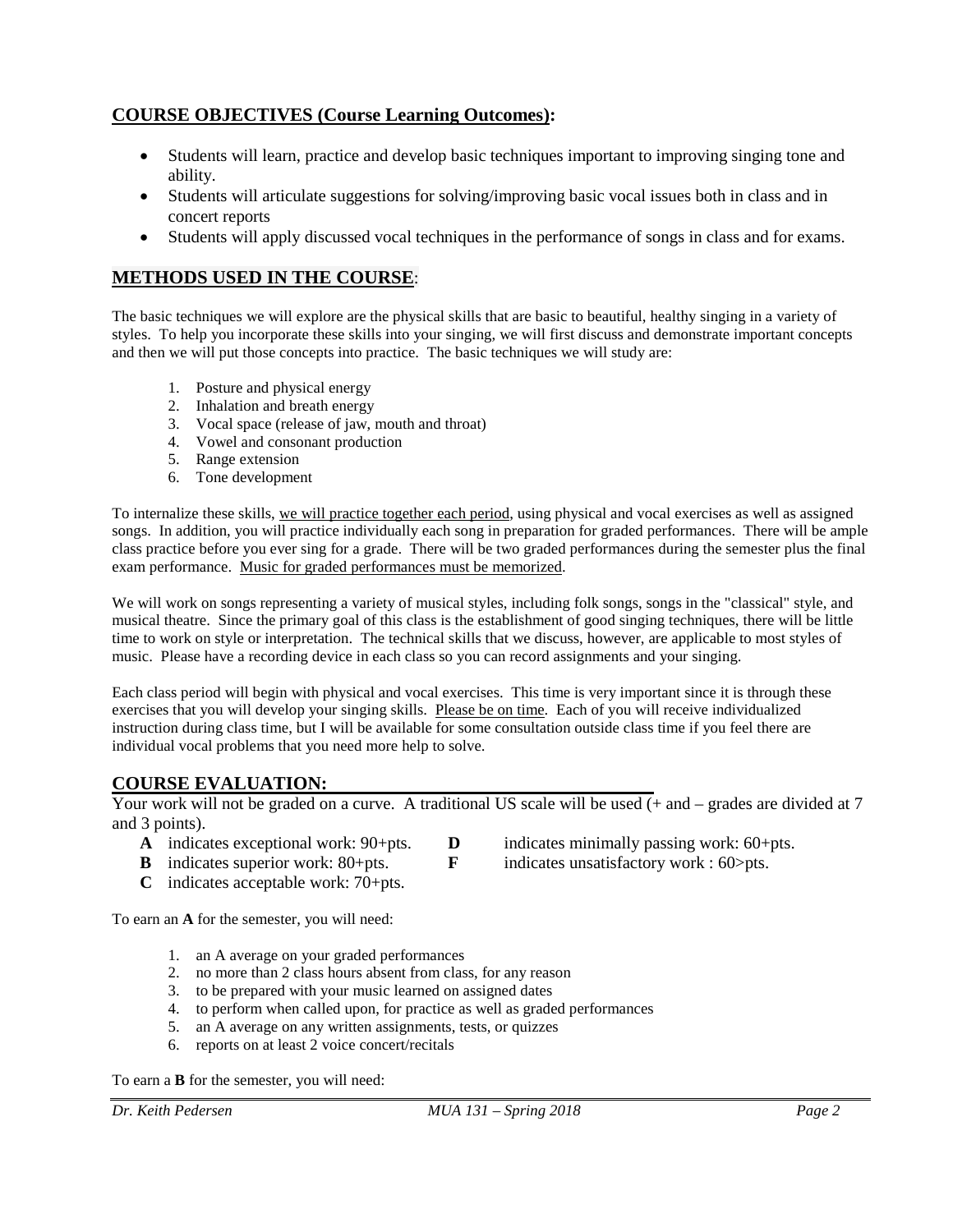- 1. a **B** average on your graded performances
- 2. no more than 3 class hours absent from class, for any reason
- 3. to be prepared with your music learned on assigned dates
- 4. to perform when called upon, for practice as well as graded performances
- 5. a B average on any written assignments, tests, or quizzes
- 6. reports on at least 1 voice concert/recitals

If you do not achieve any of these requirements, you will earn a grade of C or lower.

If you arrive after roll has been called, please tell me after class that you were present but late. If you must leave class early, please inform me as well. Out of respect for those in class, please turn off phones and computers during class unless requested to use them to record.

If you decide that you must drop this class, please fill out a drop slip at the admissions office. Anyone whose name still appears on the final grade roster but who has quit attending classes will receive a grade of **F**.

encourage you to attend many live performances of various musical styles, as you can learn much by listening to and observing other performers.

### **VOICE CONCERT REPORTS**

You are expected to attend vocal concert/recitals of art music. For each concert, prepare a one-page report that discusses repertoire, vocal technique, and stylistic interpretation. A full opera or oratorio will count for two concerts if a two-page report is submitted. Each report must be double-spaced, typewritten and accompanied by a program or ticket stub. It must also demonstrate college-level writing standards. Check the Cooper Center calendar for various recitals and concerts. You may also attend performances at other universities or the community. The Music Department Monday afternoon Student Recitals will count for one recital if you comment on at least 3 of the vocalists singing that day.